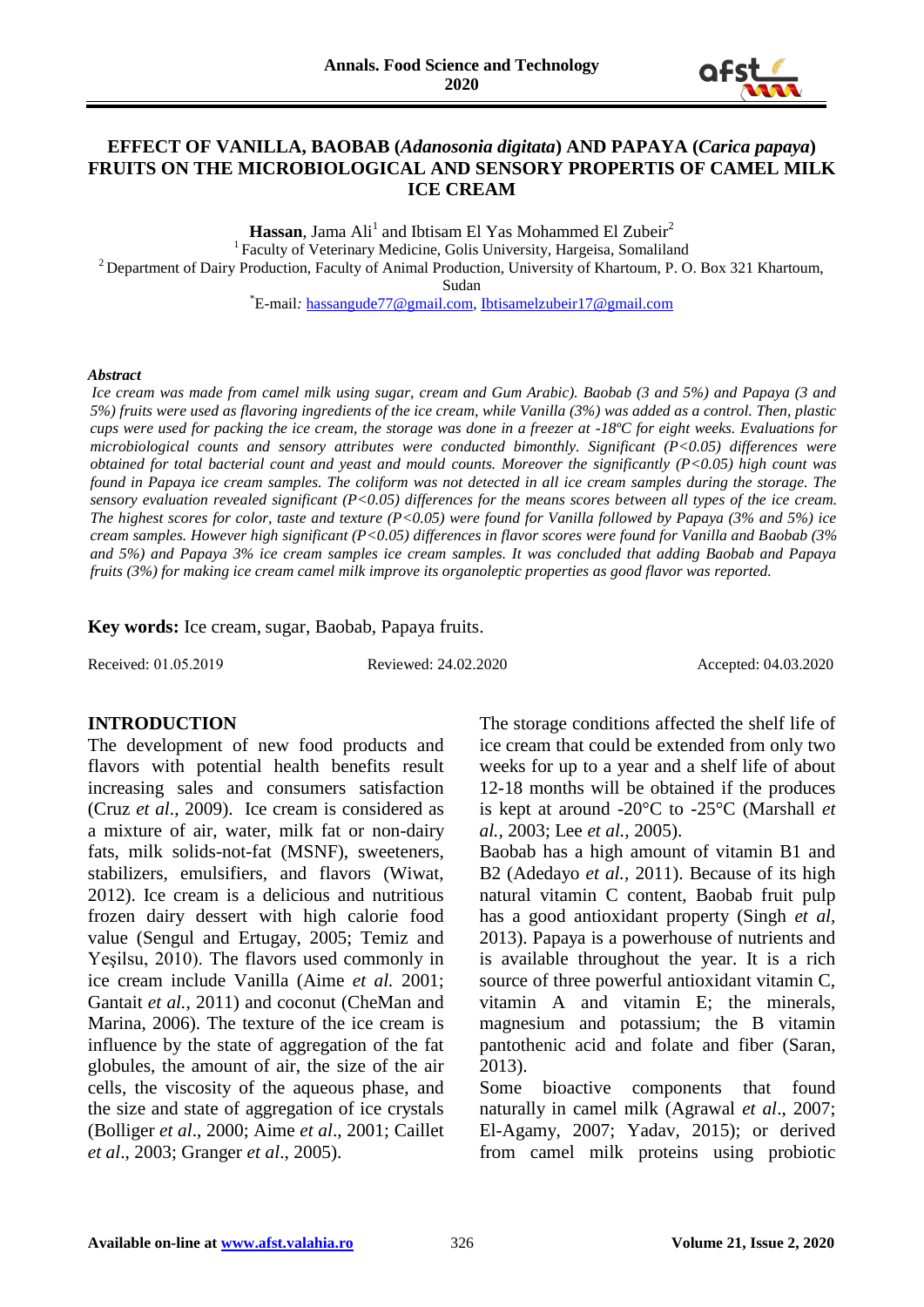

strains (Elayan *et al*., 2008; Quan *et al*., 2008) were reported to have health benefit benefits.

Camel milk ice cream was first described by Abu-Lehia *et al*. (1989). Ahmed and El Zubeir (2015b) compared the properties of Vanilla and Coconut ice cream processed from camel milk by using natural mixture.

This study was designed to evaluate microbial loads, shelf life and sensory characteristics of camel milk ice cream using Baobab (*Adanosonia digitata*) and Papaya (*Carica Papaya*) fruits in comparison to Vanilla ice cream.

# **MATERIALS AND METHODS**

# **2.1 Material**

The present trials for making camel milk ice cream were done at the Department of Food Science and Technology, Faculty of Agriculture, during the period from December 2016 to February 2017. Fresh raw whole camel milk and Vanilla were purchased from local market in Khartoum North. The Baobab and Papaya were obtained from Central market of Khartoum. The cultures media were obtained from Merck (Darmstadt, Germany).

The chemical content of camel milk used was 10.99% solids non-fat, 5.43% fat, 4.38% protein, 5.97% lactose and 1.09% ash.

# **2.2 Preparation of fruits**

The baobab (*Adanisonia digitata*) fruits pulp was prepared by removing the outer shell and the pulp was broken down mechanically, then the powder was collected, filtered and mixed with camel milk (3.0 L). The obtained mixture was collected and added to the mix of ice cream that was already prepared.

To prepare papaya (*Carica papaya*) fruit pulp, it was fist washed with clean water. The peels were removed with the help of a sharp knife, and then the seeds were removed from papaya manually. After that the papaya fruit pulp was cut into slices and mixed using a homogenizer, it was filtered and mixed with camel milk (3.0 L). Then the mixture was added to the ice cream mix as was done for Baobab.

#### **2.3 Manufacturing of ice cream**

Ice cream samples were made from camel milk using five flavors (3% Vanilla, 3% and 5%

Baobab and 3% and 5% Papaya) using the same percentage of sugar (15%), cream (5%) and Gum Arabic (0.5%), for 20 litter of pure camel milk. First, the milk was heat treated at 72 ºC for 15 second according to Hatterm *et al.* (2011) and then Bababo or Papaya in addition to Gum Arabic and cream were added, while homogenizing the mix. The mix was put in the refrigerator for 5 ºC, and was divided into 5 portions and the fruits were added. Then each mix was derived into ice cream machine and the ice cream with 5 levels of fruits; Vanilla, Baobab and Papaya were made. The packing was done into plastic cups; size 60 grams; and stored at -18 °C in a freezer for eight weeks.

# **2.4 Determination of microbiological loads of ice cream**

The equipment (flasks, test tubes, pipettes and Petri dishes) were sterilized using hot air oven (160˚ C for 60 minutes). The media were sterilized using autoclave (121˚C for 15 minutes). After cooling (45-46˚ C), the media were poured into duplicate of Petri dishes (Singleton, 1992). The procedure described by Marshall (1992) was followed to prepare the ice cream samples by mixing one gram of ice cream sample with sterile distilled water (1:10) and then diluted serially  $(10^{-1} - 10^{6})$ . After thorough mixing of the sample, one ml from each of the selected dilution was transferred carefully into the Petri dishes using sterile pipettes.

Enumeration of total bacterial count was done on plate count agar (Houghtby *et al*., 1992). Macconkey agar was used for enumeration of coliform bacteria (Christen *et al*., 1992) and enumeration of yeast and mould was done according to Frank *et al*. (1992). The incubation of the plates for total bacterial count were done at 37° C for 48 hours, while coliform bacteria and yeast and mould counts were done at 37˚C for 24 hours and 25 ºC for 5 day, respectively.

# **2.5 Sensory evaluation**

Appearance, flavor, texture, taste and overall acceptability of different types of ice cream were evaluated by ten untrained panelists based on the 5- Scales Hedonic Rating scale (Juyun,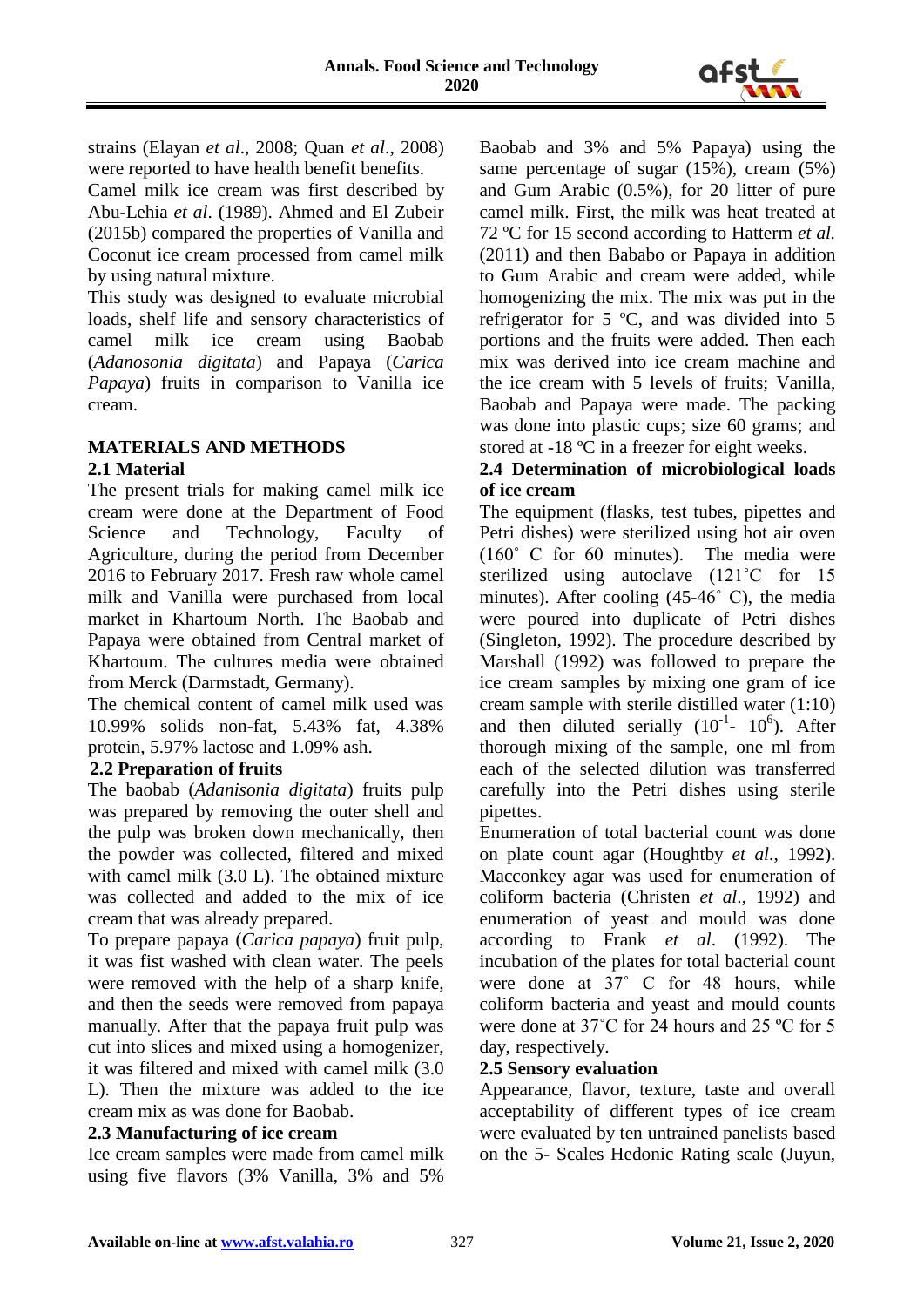

2011). The scores were ranged from 5 (excellent) to 1 (poor).

# **2.6 Statistical analysis**

The obtained data were statistically analyzed using by factorial experiment 2X2. ANOVA test was used to determine the significant level of the treatments, and the least significant difference was used for mean separation at  $P \leq$ 0.05. The analysis was conducted using SPSS (version 21) package program.

#### **RESULTS AND DISCUSSION**

# **3.1 The microbial counts of ice cream form camel milk**

# *Total bacterial count*

Significant (P<0.05) variations were found in the total bacterial count of ice cream flavored with different fruits (Table 1). Also the storage period showed significant (P<0.05) differences for the total bacterial count in the different ice cream samples (Table 2). The total bacterial count was high in Papaya 5% (log  $2.20\pm0.37$ ) ice cream and low in Baobab 5% (log 1.35±0.62) ice cream. The total bacterial count in day one ( $log 2.05 \pm 0.63$ ) showed its highest value, than deceased gradually until it reached the lowest mean at week eight (log  $1.72\pm0.63$ ) as shown in Figure 1.

#### *Yeast and mould count*

The different types of ice cream showed significant (P<0.05) variations in the yeast and mould counts (Table 1). The highest value of total yeast and mould counts (log 1.96±0.48

and 2.05±0.49) were found in Baobab (3%) and Papaya (5%) respectively, while the lowest value (log 1.73±0.35) was estimated for Baobab (5%). The storage period also revealed significant (P<0.05) differences for the different flavored ice cream samples. Week eight showed the highest value (log 2.29±0.34) for yeast and mould counts and during week two, the lowest value was found (log 1.42±0.51) as shown in Figure 2**.** 

#### *Coliform count*

There was no growth of coliform bacteria in the different types of ice cream. The coliform count revealed non-significant (P>0.05) difference between different flavored ice cream (Table 1).

### **3.2 Sensory properties of camel milk ice cream**

Camel milk ice cream flavored with different fruits revealed significant (P<0.05) differences in all sensory attributes measured. The higher means among all sensory characteristics was obtained for Vanilla ice cream (Table 2).

#### *Color score*

The color scores recorded by the panelist for ice cream made using camel milk showed highly significant (P<0.05) differences for the different flavoring fruits. The highest mean of color score was found in ice cream flavored with Vanilla  $(4.72 \pm 0.57)$ , while the lowest mean of color score was obtained for Baobab (5%) ice cream (3.24±1.08) as illustrated in Table 2.

**Table 1:** The microbial counts (log) of Vanilla, Baobab and Papaya ice cream made from camel milk

| Types of ice cream    | Microbial loads (log)            |                               |                       |  |  |  |
|-----------------------|----------------------------------|-------------------------------|-----------------------|--|--|--|
|                       | <b>bacterial</b><br><b>Total</b> | <b>Yeast and mould counts</b> | <b>Coliform count</b> |  |  |  |
|                       | count                            |                               |                       |  |  |  |
| Vanilla ice cream     | $1.81 \pm 0.30^b$                | $1.91 \pm 0.38$ <sup>ab</sup> | 0.00                  |  |  |  |
| Baobab (3%) ice cream | $1.94 \pm 0.36^b$                | $1.96 \pm 0.48$ <sup>a</sup>  | 0.00                  |  |  |  |
| Baobab (5%) ice cream | $1.35 \pm 0.62$ <sup>c</sup>     | $1.73 \pm 0.35^b$             | 0.00                  |  |  |  |
| Papaya (3%) ice cream | $2.00 \pm 0.46^{ab}$             | $1.89 \pm 0.64^{ab}$          | 0.00                  |  |  |  |
| Papaya (5%) ice cream | $2.20 \pm 0.37$ <sup>a</sup>     | $2.05 \pm 0.49^a$             | 0.00                  |  |  |  |
| L.S                   | ***                              | $\ast$                        | N.S                   |  |  |  |

Means bearing similar superscripts letters in the same column are not significantly different (P>0.05)

N.S= Non Significant  $* = P < 0.05$  \*\*\*= P $< 0.001$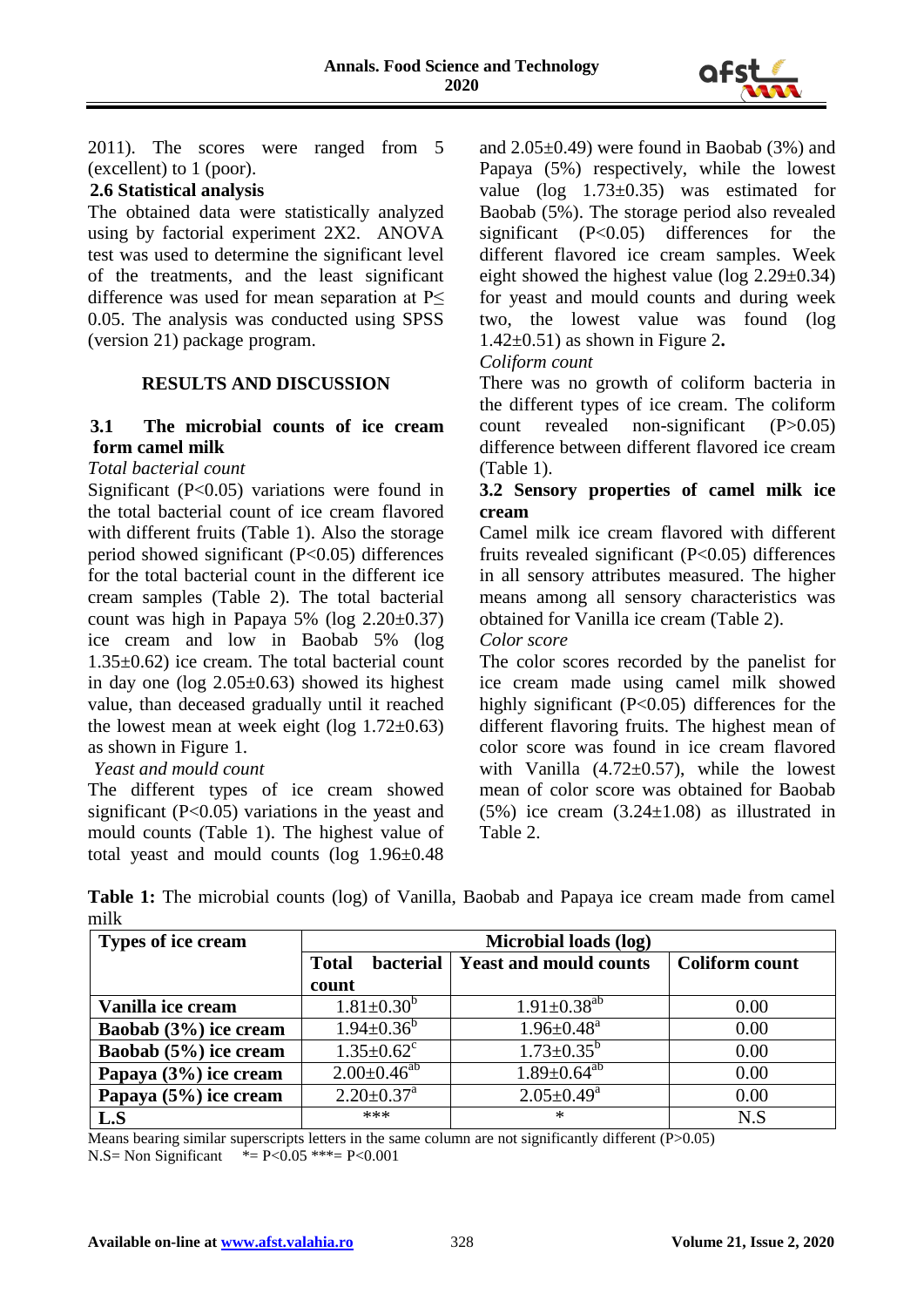

**Table 2:** The sensory characteristics of Vanilla, Baobab and Papaya ice cream made from camel milk

| <b>Treatment</b>              | <b>Sensory characteristics</b> |                               |                        |                            |                                        |  |  |
|-------------------------------|--------------------------------|-------------------------------|------------------------|----------------------------|----------------------------------------|--|--|
|                               | <b>Color</b><br>scores         | <b>Flavor</b><br>scores       | <b>Taste</b><br>scores | <b>Texture</b><br>scores   | <b>Overall acceptability</b><br>scores |  |  |
| Vanilla ice<br>cream          | $4.72 \pm 0.57$ <sup>a</sup>   | $4.04 \pm 1.10^a$             | $3.94 \pm 1.11^a$      | $3.96 \pm 1.29^{\text{a}}$ | $4.18 \pm 1.06^a$                      |  |  |
| <b>Baobab</b> 3%<br>ice cream | $3.78 \pm 1.93$ <sup>c</sup>   | $3.56 \pm 1.19^{ab}$          | $3.40 \pm 1.30^b$      | $2.76 \pm 1.34^b$          | $3.58 \pm 1.21^b$                      |  |  |
| <b>Baobab 5%</b><br>ice cream | $3.24 \pm 1.08$ <sup>d</sup>   | $3.80 \pm 1.08^{ab}$          | $3.84 \pm 1.01^{ab}$   | $2.46 \pm 0.95^b$          | $3.88 \pm 0.89^{ab}$                   |  |  |
| Papaya 3%<br>ice cream        | $4.28 \pm 0.73^b$              | $3.60 \pm 1.29$ <sup>ab</sup> | $3.66 \pm 1.20^{ab}$   | $3.78 \pm 1.14^a$          | $3.76 \pm 1.09^{ab}$                   |  |  |
| Papaya 5%<br>ice cream        | $4.04 \pm 0.94$ <sup>bc</sup>  | $3.50 \pm 1.16^b$             | $3.62 \pm 1.14^{ab}$   | $3.92 \pm 1.06^a$          | $3.84 \pm 1.07^{ab}$                   |  |  |
| L.S                           | ***                            | $\ast$                        | $\ast$                 | ***                        | $\ast$                                 |  |  |

Means bearing the same superscripts letters in the same column are not significantly different (P>0.05)  $* = P < 0.05$  $***=$  P<0.001



Figure 1: Variations of total bacterial count of Vanilla, Baobab and Papaya ice cream made from camel milk during storage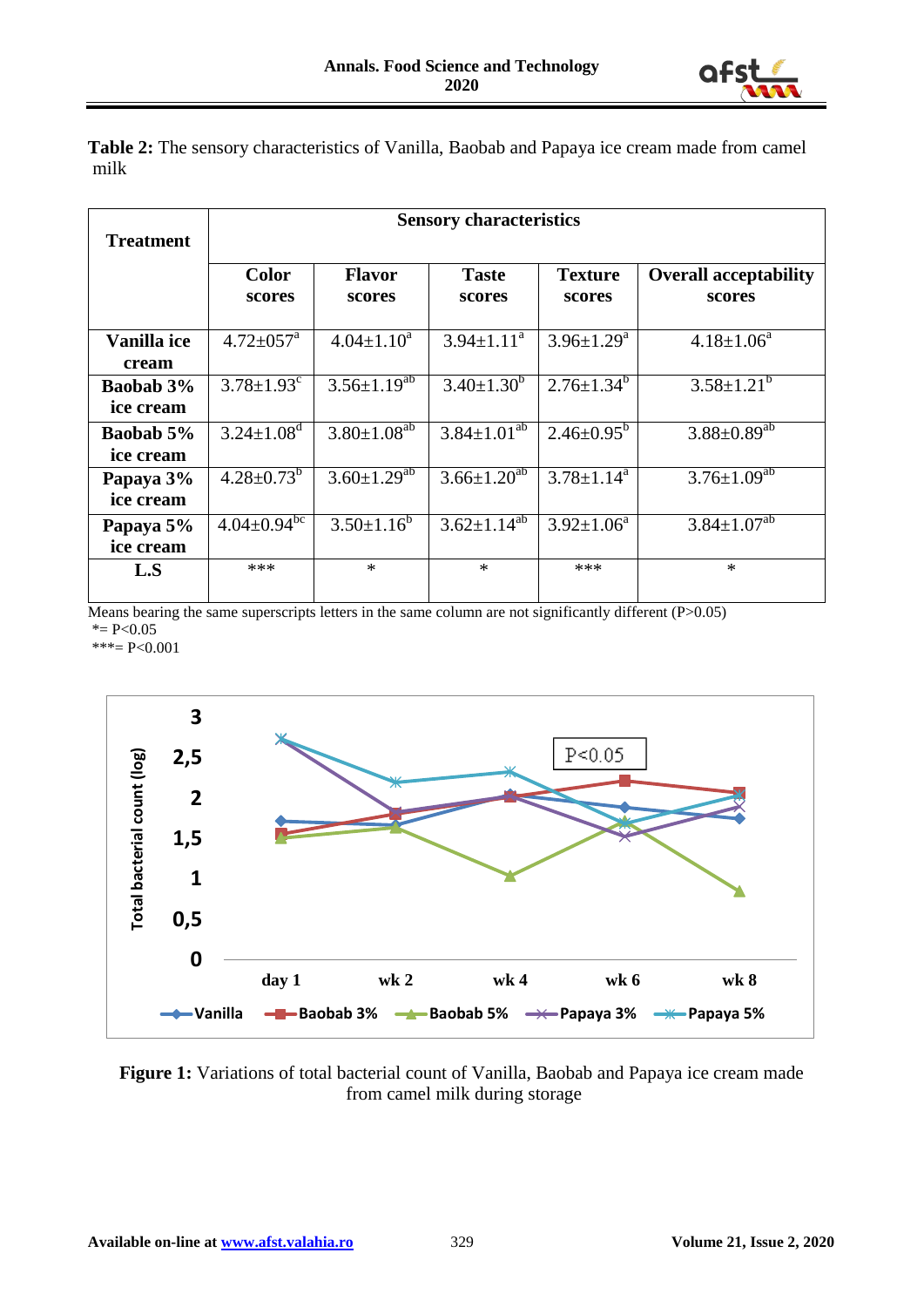



**Figure 2:** Variations of yeast and mould counts of Vanilla, Baobab and Papaya ice cream samples made from camel milk during storage



**Figure 3:** Scores of color for Vanilla, Baobab and Papaya ice cream samples made from camel milk during storage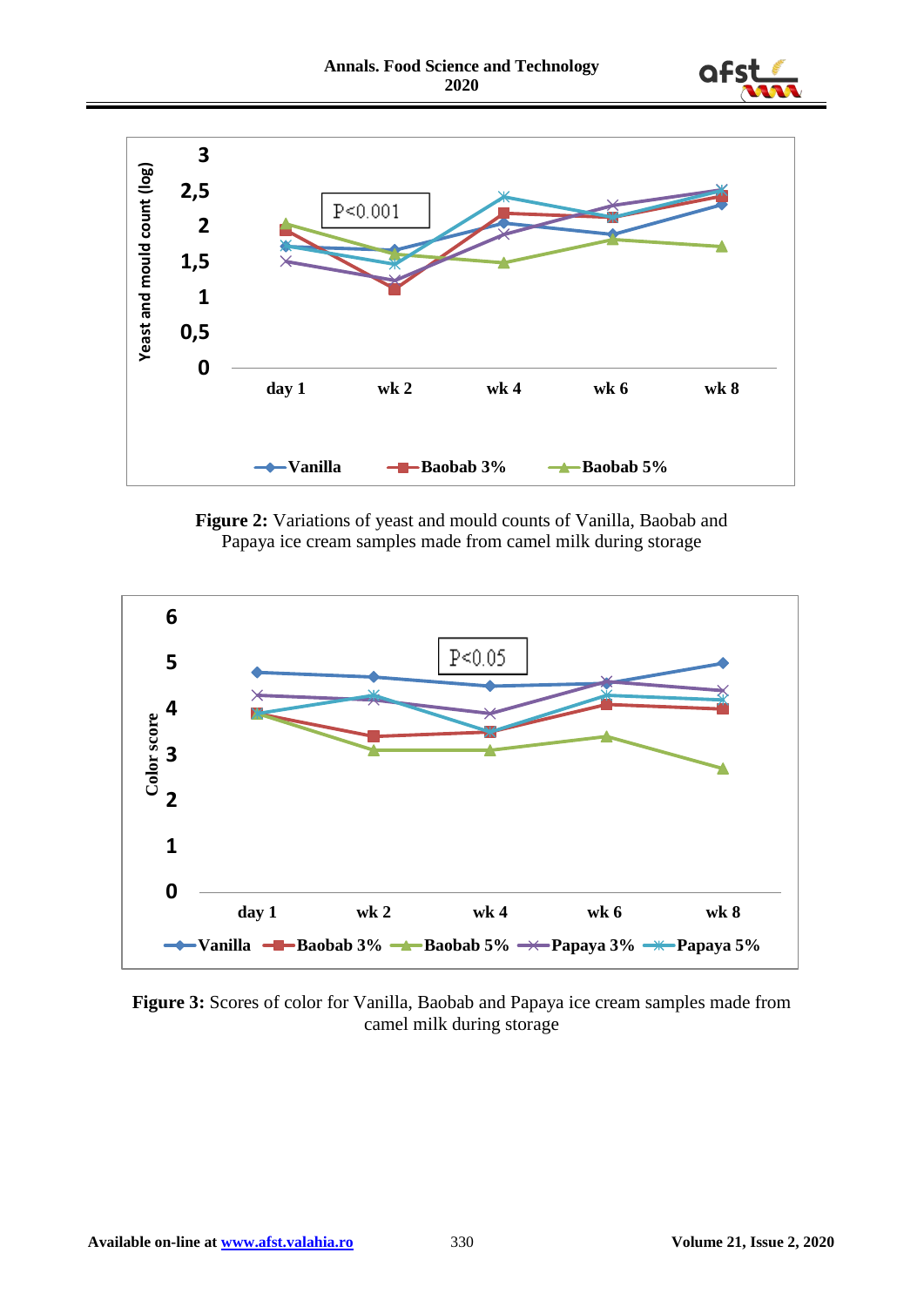



**Figure 4:** Scores of flavor for Vanilla, Baobab and Papaya ice cream samples made from camel milk during storage



**Figure 5:** Scores of taste for Vanilla, Baobab and Papaya ice cream samples made from camel milk during storage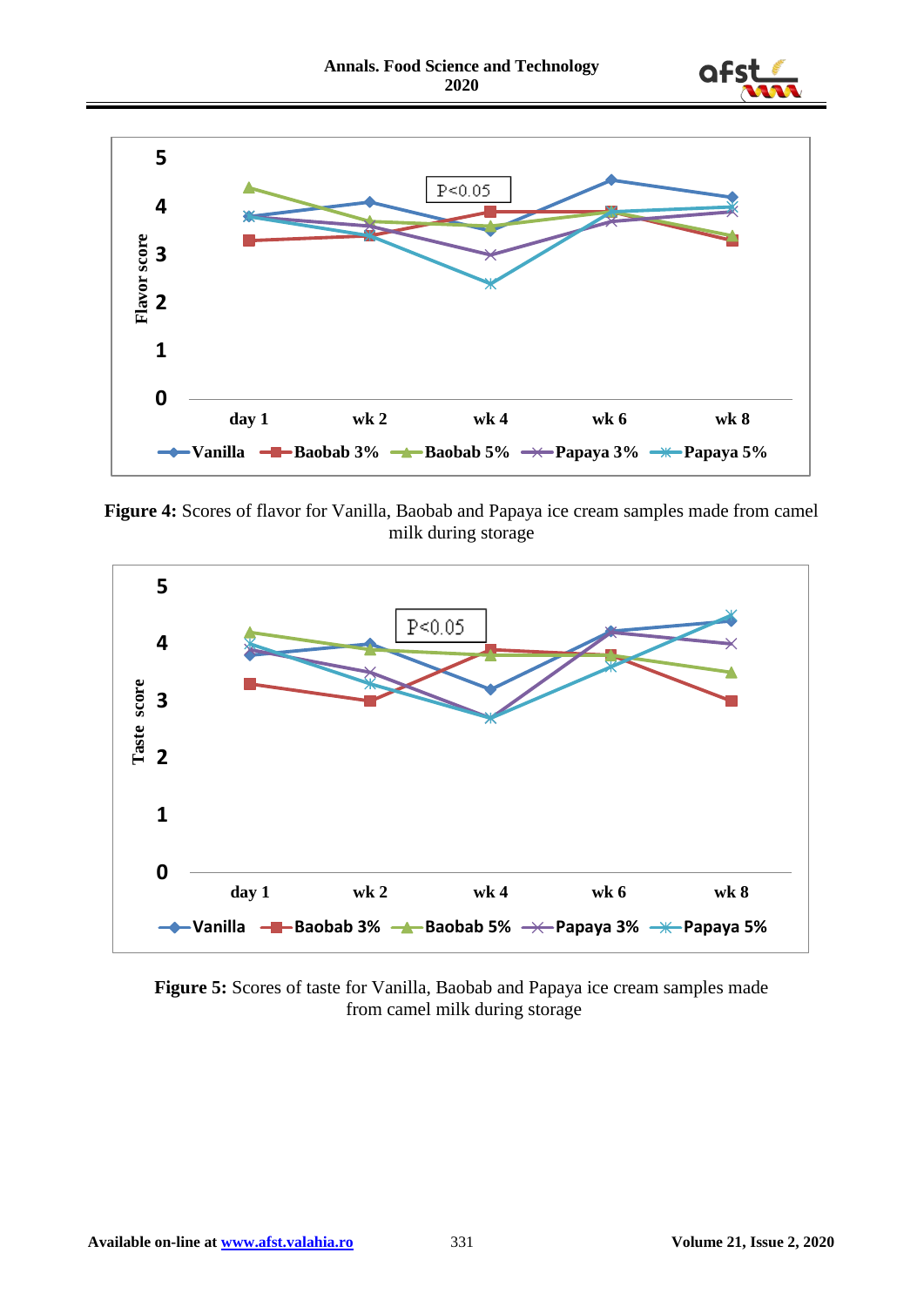



**Figure 6** Scores of texture for Vanilla, Baobab and Papaya ice cream samples made from camel milk during storage



**Figure 7** Scores of overall acceptability for Vanilla, Baobab and Papaya ice cream samples made from camel milk during storage

The result in Figure 3 showed that the highest score of color was found in ice cream flavored with Vanilla during the first  $(4.16\pm1.05)$  and six weeks  $(4.20 \pm 0.85)$  of storage, while the lowest score was found in week  $4(3.70\pm1.11)$ . *Flavor score*

The present result (Table 2) showed significant (P<0.05) differences in the flavor between the different flavored ice creams made from camel milk. The highest score was obtained in Vanilla ice cream  $(4.04\pm1.10)$  followed by Baobab (5%) and 3%) ice cream (3.80±1.08 and 3.56±1.19, respectively), while the lowest score was reported for Papaya (5%) ice cream  $(3.50 \pm 1.16)$ .

The highest mean of flavor score was obtained during the first, six and eight weeks of storage  $(3.82 \pm 1.35, 4.00 \pm 1.05$  and  $3.76 \pm 0.99$ .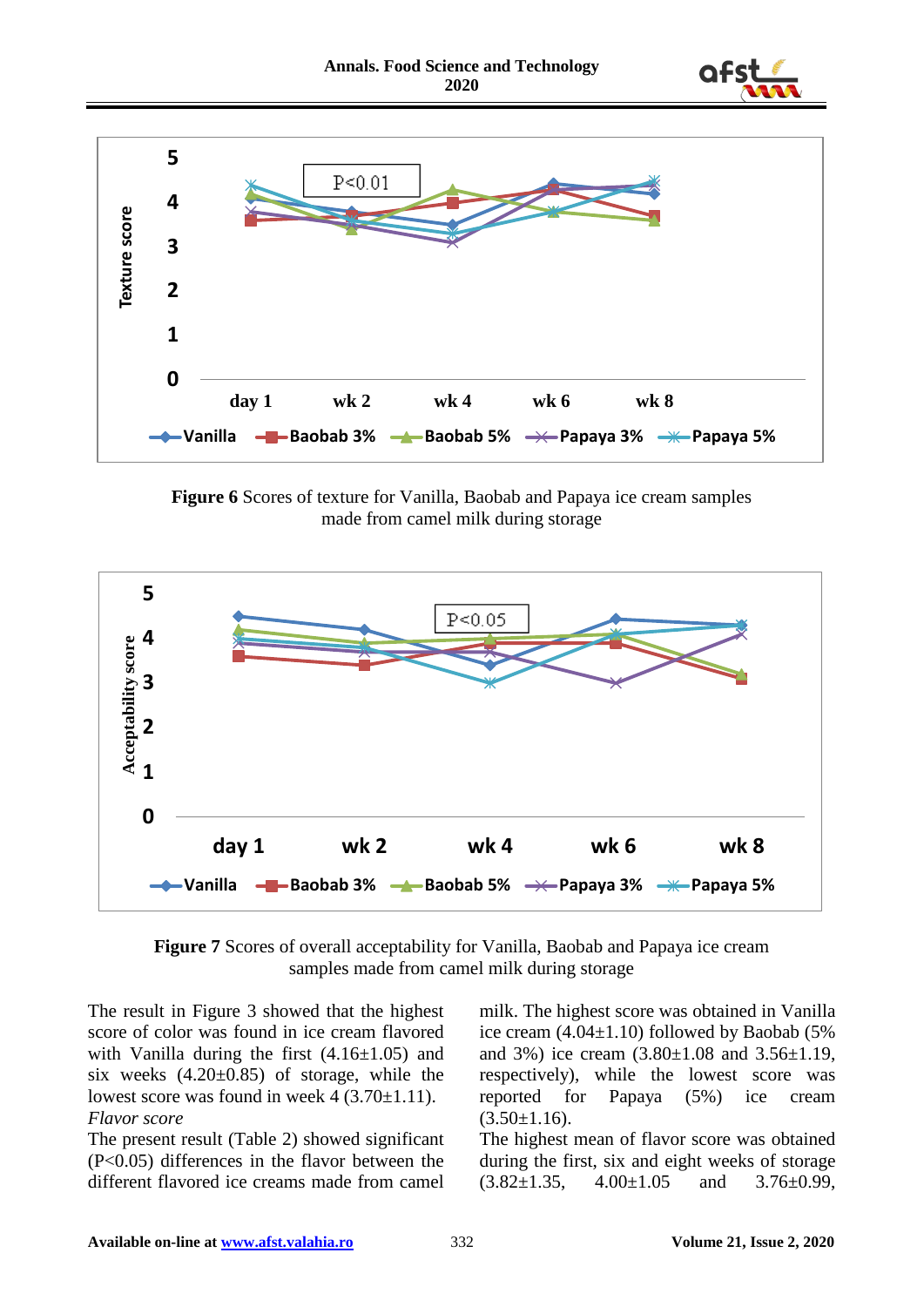

respectively), while the lowest score was obtained in week  $4$  (3.28 $\pm$ 1.26) as shown in Figure 4.

*Taste score* 

Camel milk ice cream flavored with different fruits revealed significant (P<0.05) differences in the taste score (Table 2). The highest score was obtained in Vanilla ice cream (3.94±1.11) followed by Baobab (5%) and Papaya (3% and 5%) ice cream (3.84±1.0, 3.66±1.20 and  $3.62\pm1.14$  respectively), while the lowest score was reported for Baobab (3%) ice cream  $(3.40 \pm 1.30)$ .

The data showed significant  $(P<0.05)$ differences between the flavored camel milk ice cream in week 1, 7 and 8 during the storage period (Figure 5). The highest mean value for taste score was found during day one  $(3.84\pm1.23)$ , followed by week 4, week 6 and week 8 which revealed 3.26±1.25, 3.94±0.95 and 3.88±1.18, respectively (Figure 5).

*Texture score* 

Significant (P<0.05) differences were found for texture score of ice cream made from camel milk using the different fruits as flavors (Table 2).

The high texture scores of ice cream was recorded for Vanilla, Papaya (3%) and Papaya (5%), which revealed 3.96±1.29, 3.78±1.14 and 3.92±1.06, respectively, however the lowest score was obtained for ice cream made from Baobab 5% (2.46±0.95). Also the storage period showed significant  $(P<0.05)$  variations for the different flavored ice cream samples (Figure 6). The highest mean value of texture score was found in day  $1$  (3.74 $\pm$ 1.10) and the lowest texture score value was found in week 4  $(2.92\pm1.35)$  as presented in Figure 6.

*Overall acceptability of camel milk ice cream*

The overall acceptability of different flavored ice cream revealed significantly (P<0.05) different scores (Table 2). Vanilla ice cream samples recorded the highest mean value  $(4.18\pm1.06)$ , while there was no difference between the other types of ice cream in the overall acceptability scores.

The storage period revealed significantly (P<0.05) different acceptability scores for different flavored camel milk ice cream (Figure 7). The highest average of the overall acceptability scores were obtained in day 1 and week 6 (4.04±1.02 and 4.14±0.85, respectively). However there is no significant (P>0.05) difference for the interaction between the different treatments and storage period for overall acceptability score (Table 2).

Significant variations were obtained for total bacterial and yeast and mould counts of camel milk ice cream. The total bacterial count revealed its highest value in Papaya (5%) ice cream samples (Table 1 and Figure 1). However Chukwuemeka and Anthoni (2010) and Vijay *et al.* (2014) reported on the antimicrobial properties of Papaya. The present result agreed with El Owni and Khater (2011) reported significant differences in the total bacterial count using different juices as flavors. Also Ahmed and El Zubeir (2015a) showed that there was a significant difference of total bacterial counts and yeast and mould counts due to the different fruits that were used in camel milk ice cream. The lower mean for total bacterial count was found in Baobab (5%) ice cream samples. This suggested the antimicrobial properties of Baobab fruit pulp. Moreover Baobab fruit pulp has high natural vitamin C content Baobab fruit pulp has high antioxidant properties (Singh *et al.,* 2013). Moreover the high vitamin C and antioxidant content of the fruit pulp may have a role in decreasing the content of microbes and also play a role in the extension of shelf-life for foods and beverages (Adedayo *et al.,* 2011 and Singh *et al.,* 2013). Also, yeast and mould showed a significant different (P<0.05) effect according to the variation of fruits used in ice cream. The lowest count of yeast and mould was reported for Baobab (5%) ice cream samples (Table 1 and Figure 2). This could be because of the high antioxidant effect (Decaluwe and Van, 2010 and Singh *et al*., 2013). Also El Owni and Khater (2011) Ahmed and El Zubeir (2015a) found that the different fruits added to flavor the camel milk ice cream have influence on the counts of yeast and mould. The comparatively lower microbial load found in the present study might be due to the antimicrobial properties of raw material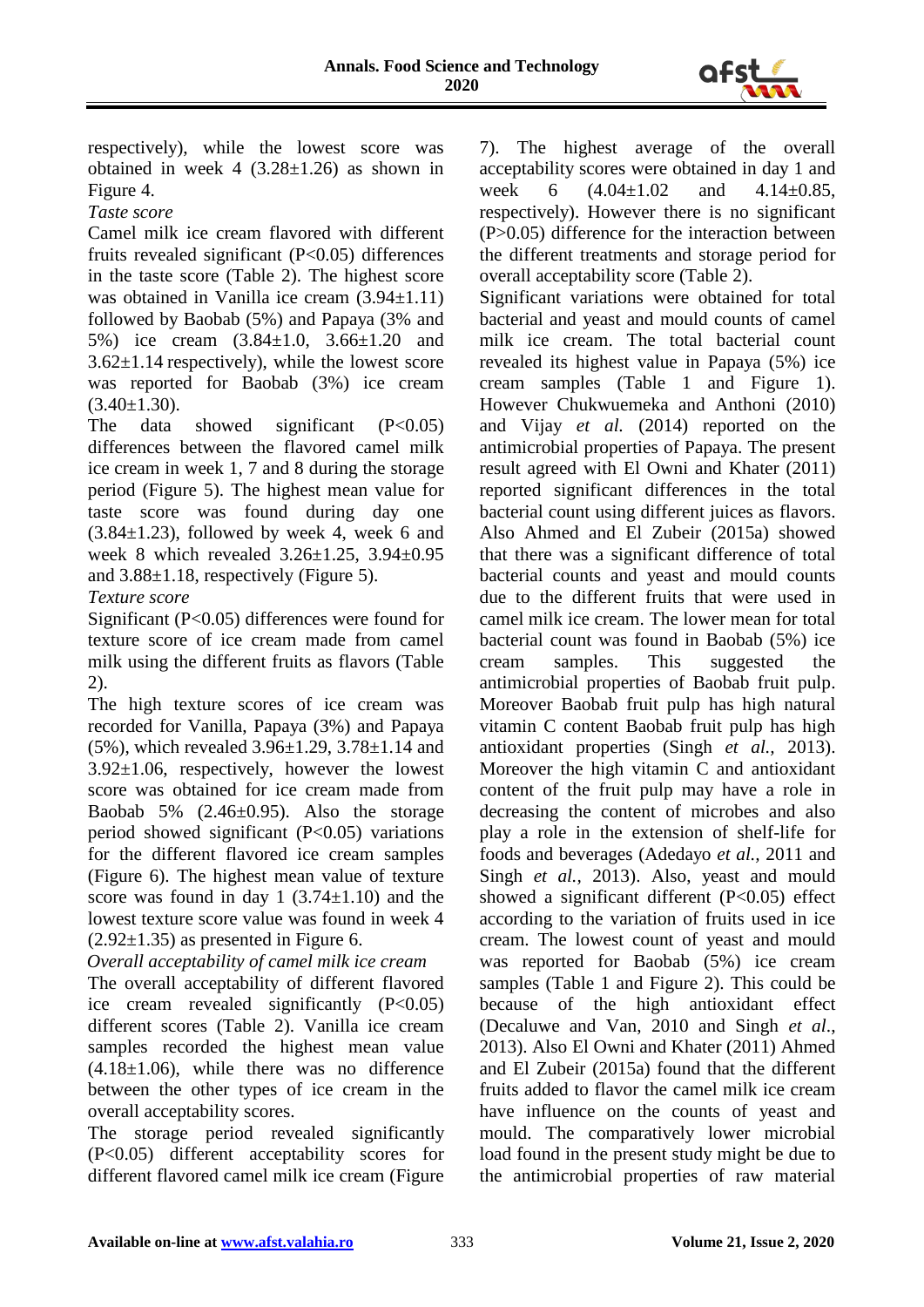

used; camel milk and fruits pulp. In addition the heat treatment of ice cream mix as well as the freezing storage to which the ice cream were kept. Heating of milk and fruits before processing is one of important factor for eliminating microbial load, which supported Mohamed and El Zubeir (2014). Moreover the presence of heat resistant antimicrobial factors in camel milk was documented (Wernery *et al.*, 2005 and Benkerroum, 2008).

All ice cream samples were found to be free from the coliform bacteria during storage, this because camel milk was pasteurized before making the ice cream. Mohamed and El Zubeir (2014) demonstrating the effect of heat treatment on camel milk previously. The obtained values for total bacterial count and the coliform count were lower than those stated by the Sudanese standards, which stated that the minimum and maximum acceptable microbiological limits for aerobic plate count and coliforms in 25 grams of ice cream should ranged from  $10^4$  to  $10^5$  and 10 to  $10^2$ , respectively (SSMO, 2005). Similarly this result agreed with that found by Ahmed and El Zubeir (2015a) who reported that the coliform bacteria did not grow during storage of all ice cream samples, this could be due to the heat treatment and cold storage of ice cream of camel milk. Moreover Benkerroum (2008) found that camel milk containing a greater content of antimicrobial components compared to bovine or buffalo milk.

Camel milk ice cream flavored with Vanilla revealed the highest score for color (Table 2 and Figure 3), while the second color score was found in 3% Papaya ice cream samples. On the other hand, Baobab 5% showed the lowest color score. Camel milk, generally opaque and white, has an acceptable taste (El Zubeir and Jabreel, 2008). Also this study showed significant  $(P<0.05)$  variations for flavor scores in different fruits (Vanilla, Baobab and Papaya) used in ice cream made from camel milk. The highest score was found in Vanilla ice cream samples (Table 2 and Figure 4), while the second flavor scores was reported for Baobab 3% and Papaya 3%, where the lowest scores was reported in Papaya 5%.

The significant  $(P<0.05)$  differences reported for the different flavored camel milk ice cream were obtained for the taste score (Table 2 and Figure 5). The highest taste score was found in Vanilla followed by Baobab 5% and Papaya (3 and 5%) ice cream samples. Vanilla beans are considered as the source of the popular flavoring substance called vanillin (Goodenough, 1982). Vanilla bean is an aromatic orchid from the tropics that widely used as aroma and flavor in food industry, because of its phenolic compounds (Gassenmeier and Riesen, 2008). Robinson (1981) reported that addition of natural or synthetic flavors is used in most of ice cream. The Baobab also has the second score and the majority of the women like the Baobab (Tabaldi). This might be because of the pulp of a ripe fruit of Baobab has whitish appearance and slightly sour taste and flavor (Arum, 1989). Moreover recently the pulp has become a popular ingredient in ice products in urban areas (Gebauer *et al.*, 2002). It was observed that most of old people prefer the Papaya ice cream sample due to its good taste as they claimed, which might be because the Papaya is a juicy and tasty fruit due to its high content of sugars, The ripe fruit is consumed fresh for desert and in fruit salad or processed. It is highly accepted worldwide (Lobo and Cano, 1998; Nakasone and Paul, 1998; OECD, 2010). The highest score of texture was found in Vanilla ice cream samples, while the lowest score of texture was found in Baobab 5% ice cream sample (Table 2 and Figure 6). This is could be due to the fact that Baobab (Tabaldi) have high amount of fiber (Cissé *et al.,* 2013) that affect the texture of Baobab ice cream samples. The soft texture of Papaya ice cream sample might be due to its low fiber content. Also Papaya has a high amount of papen enzyme activity that showed degradation capacity cellular systems that cause break down of the protein of ice cream (Nakasone and Paul, 1998; Dev and Iqbal, 2015). Finally, the overall acceptability showed slight differences between the different fruits flavored ice cream that made from camel milk (Table 2 and Figure 7). The higher scores were found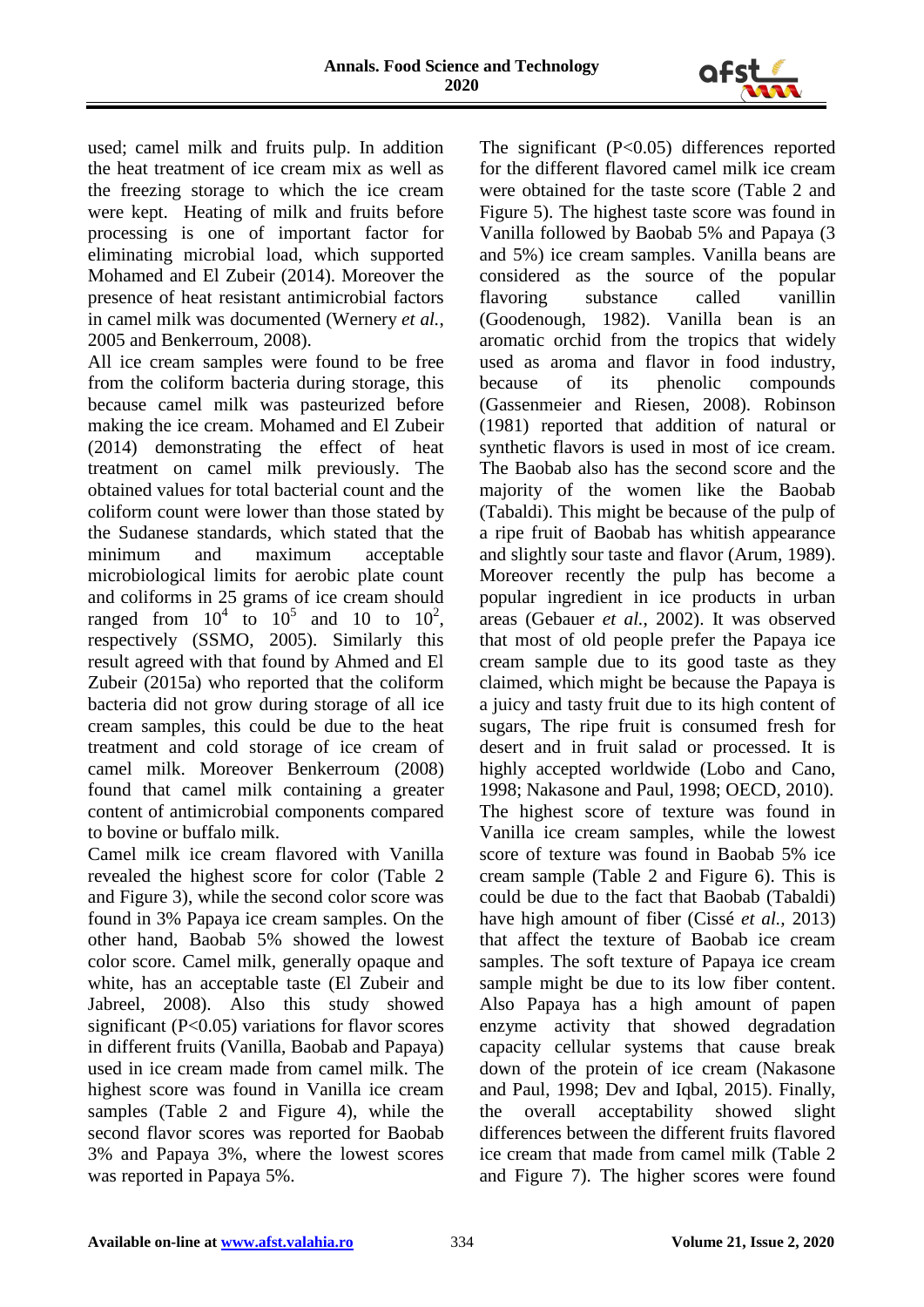

for ice cream samples flavored using Vanilla, followed by Baobab 5% and Papaya (3 and 5%) in comparison with those made from Baobab (3%).

The different sensory properties measured showed significant variations in the different flavored ice cream samples. This result supported Abdi El- Rahman *et al.* (1997) who found that the flavor of ice cream samples differed significantly (P<0.05). Similarly Butt *et al*. (1999) reported that the body, texture, flavor and taste were affected significantly due to the difference in stabilizer/emulsifier combination and storage period. Moreover the sensory properties (color, texture, taste and overall acceptability) of ice cream were significantly influenced by the flavors used (El Owni and Khater, 2011; Ahmed and El Zubeir, 2015a). Also Mohammed and El Zubeir (2019) concluded that processing and consumption of ice cream made by additives of natural flavors and fruits available in Sudan should be encouraged as they found that the highest scores for flavor and color were recorded in ice cream samples flavored by African fan palm fruits.

#### **CONCLUSION**

The different added flavors to the ice cream made using camel milk significantly affected total bacterial count and yeast and mould counts. The lowest values of total bacterial count and yeast and mould were found in Baobab ice cream samples. Also there was no growth of coliform in all types of ice cream.

The highest color and texture scores were recorded for ice cream samples using Vanilla (3%) and the lower score was found in Baobab (5%). Also the highest taste and flavor scores were found in Vanilla, followed by Baobab 5% and Papaya (3 and 5%) ice cream samples.

The practical importance of this study is the development of new products with functional properties by including some valuable fruits that will improve the quality of camel milk both for the consumers and dairy industry. Further research should be focus on making ice cream from camel milk by adding different fruits in order to enrich its health benefits and acceptability among consumers.

#### **REFERENCES**

- [1] Abdi El- Rahman, A. M., Shalabi, S. I., Hollender, R. and Kilarara, A. (1997). Effect of milk fat fractions on the sensory evaluation of frozen desserts. J. Dairy Sci., 80:1936-1940.
- [2] Abu-Lehia, I. H., Al-Mohiezea, I. S. and El-Behry, M. (1989). Studies on the production of ice cream from camel milk products. Australian Journal of Dairy Technology, 44:31-34.
- [3] Adedayo, M. R., Olayemi, F. F. and Bamishaiye, E. I. (2011). Proximate and mineral composition of a local drink made from baobab fruit (*Adansonia digitata*) pulp. Advances in Bioresearch Journal, 2 (2): 82 - 85.
- [4] Agrawal, R., Budania, S., Sharma, P., Gupta, R. and Kochar, D. (2007). Zero prevalence of diabetes in camel milk consuming Raica community of northwest Rajasthan, India. Diabetes Research and Clinical Practice, 76: 290-296.
- [5] Ahmed, A. S. M. and El Zubeir, I. E.M. (2015a). Microbiological and sensory properties of low fat ice cream form camel milk using natural additives. Ann. Food Sci. Technol., 16: 236-244.
- [6] Ahmed, A. S. M. and El Zubeir, I. E.M. (2015b). Processing properties and chemical composition of low fat ice cream made from camel milk using natural additives. International Journal of Dairy Science, 10 (6): 297-305.
- [7] Aime, D., Arntfield, S. D., Malcolmson, L. J. and Ryland, D. (2001). Textural analysis of fat reduced vanilla ice cream products. Food Research International, (34): 237-246.
- [8] Al Haj, O. A. and Al Kamal, H. A. (2010). Compositional, technological and nutritional aspects of dromedary camel milk. International Dairy Journal, 20: 811–821.
- [9] Arum. G., (1989). The Baobab (*Adansonia digitata*) for health and completely natural wellbeing. www.baobab fruit co.com
- [10]Benkerroum, N. (2008). Antimicrobial activity of lysozyme with special relevance to milk. African Journal of Biotechnology, 7: 4856-4867.
- [11]Bolliger, S., Goff, H. D. and Tharp, B. W. (2000). Correlation between colloidal properties of ice cream mix and ice cream. International Dairy Journal, (10): 303-309.
- [12] Butt, M. S., Ahmed, I., Mohmood, S. and Shahzadi, N. (1999). Effect of different combination of stabilizer/emulsifiers on the quality of ice cream. Pak. J. Agri. Sci., 36:360-362.
- [13] Caillet, A., Cogne, C., Andrieu, J., Laurent, P. and Rivoire, A. (2003). Characterization of ice cream structure by direct optical microscopy. Influence of freezing parameters. Lebensmittel Wissenschaft und – Technologies, (36): 743-749.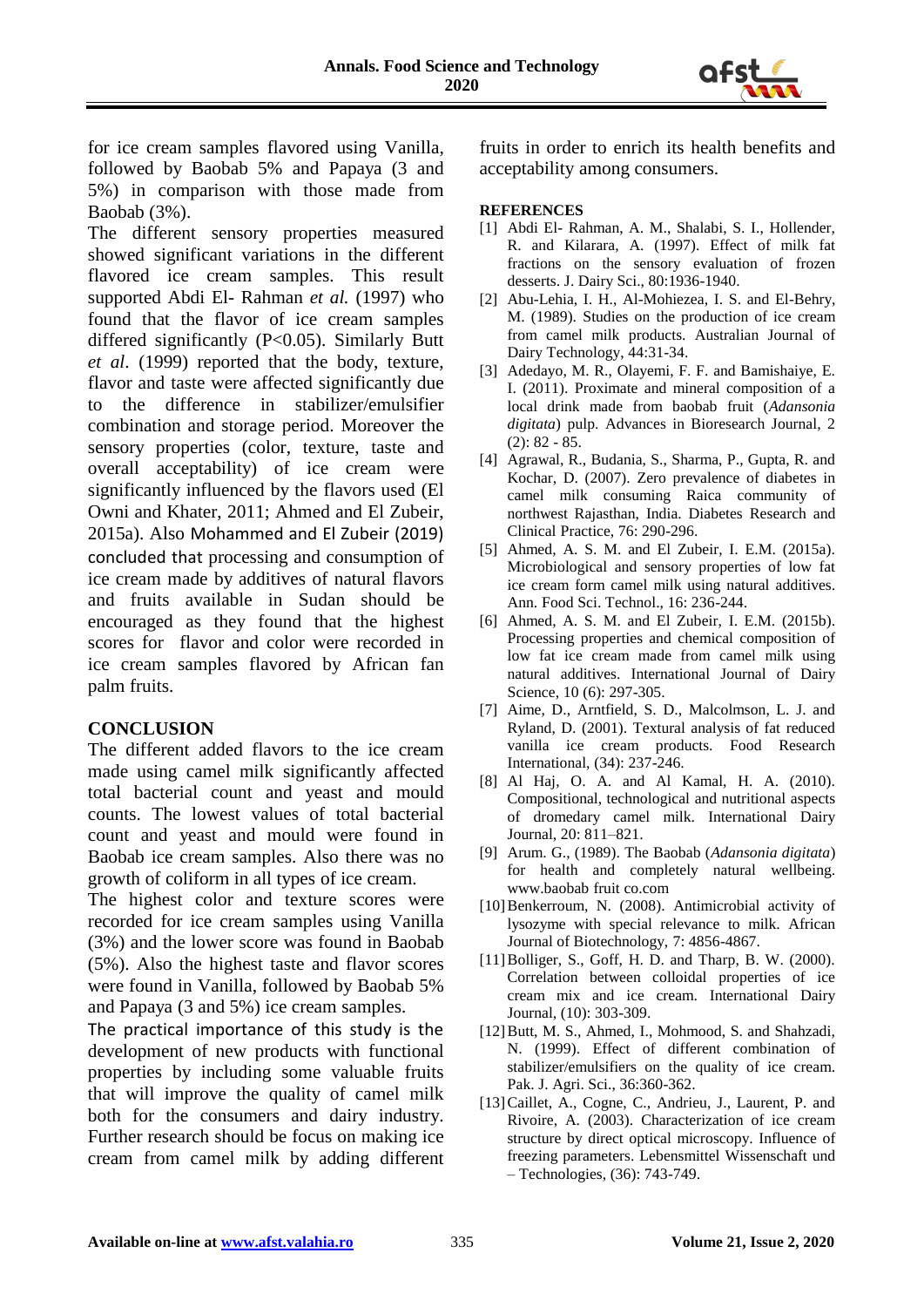

- [14]CheMan, Y.B. and Marina, A.M. (2006). Medium chain triacylglycerol. In: Shahidi, F. (Ed.), Nutraceutical and specialty lipids and their coproducts. Boca Raton: Taylor and Francis Group. 27-56. Italy.
- [15]Christen, G. L., Davidson, P.M., McAllister, J. S. and Roth, L. A. (1992). Coliform test with solids media. In: Standard Methods for the Examination of Dairy Products, 16<sup>th</sup> ed. Marshall, T. R. (ed). American Public Health Association, Washington, D.C. 267.
- [16]Chukwuemeka, N. O. and Anthoni, A.B. (2010). Antifungal effects of pawpaw seed extracts and papain on post harvest *Carica papaya* L. fruit rot. Afri. J. Agri. Res., 5: 1531-1535.
- [17]Cissé, I., Montet, D., Reynes, M., Danthu, P., Yao, B. and Boulanger, R. (2013). Biochemical and nutritional properties of baobab pulp from endemic species of Madagascar and the African mainland. African Journal of Agricultural Research, (8) 47: 6046-6054.
- [18]Cruz, G. A., Antunes, E. C., Sousa, O. P., Faria, A. F. and Saad, M. I. (2009). Ice cream as a probiotic food carrier. Food Research International, 42: 1233– 1239
- [19]Decaluwe, E. and Van, D. (2010). *Adansonia digitata L*. – A review of traditional uses, Phytochemistry and Pharmacology, 23(1):11–51.
- [20] Dev, N. and Iqbal, A. (2015). Processing and quality evaluation of green papaya (*Carica papaya L*.) leaf tea. Journal of Agriculture and Crop Science (2): 1– 6.
- [21]El Owni, O. A. O and Khater, Z. K. O. (2011). Microbial quality of ice cream produced in Khartoum State, Sudan. Australian Journal of Basic and Applied Sciences, 5(8): 716-719.
- [22]El Zubeir, I.E.M. and Jabreel, M.S.O. (2008). Fresh cheese from camel milk coagulated with Camifloc. International Journal of Dairy Technology, 61: 90- 95.
- [23]El-Agamy, E. I. (2007). The challenge of cow milk protein allergy. Small Ruminant Research, 68: 64- 72.
- [24]Elayan, A. A., Sulieman, A. E. and Saleh, F. A. (2008). The hypocholesterolemic effect of Gariss and Gariss containing Bifidobacteria in rats fed on a cholesterol-enriched diet. Asian Journal of Biochemistry, 3:43-47.
- [25]Frank, J. F., Christen, G. L. and Bullerman, L. B. (1992). Tests for group of microorganisms. In: Standard Methods for the Examination of Dairy Products, 16<sup>th</sup> ed. Marshall, T.R. (ed). American Public Health Association, Washington, D.C., 271- 286.
- [26] Gantait, S., Mandal, N. and Nandy, S. (2011). Advances in microprpagation of selected aromatic plant: A Review on vanilla and strawberry. American Journal of Biochemistry and Molecular Biology, 1: 1-19.
- [27]Gassenmeier, K. and Riesen, B. (2008). Commercial quality and analytical parameters of cured vanilla beans (*Vanilla planifolia*) from different origins from the 2006-2007 crop. Flavor Frag. J., 23:194- 201.
- [28]Gebauer, J., El-Siddig, K. and Ebert G. (2002). Baobab (*Adansonia digitata L*.): A review on a multipurpose tree with promising future in the Sudan. Gartenbau Wissenschaft, 67 (4): 155–160.
- [29]Goodenough, D. R. (1982). Vanilla, vanillin and vanillin derivatives. Bakers Dig., 56: 8-10.
- [30]Granger, C., Leger, A., Barey, P., langendorff, V. and Cansell, M. (2005). Influence of formulation on the structural networks in ice cream. International Dairy Journal, (15): 255-262.
- [31]Hattem, H. E., Manal, A. N., Hanna, S. S. and Elham, A. A. (2011). A study on the effect of thermal treatments on composition and some properties of camel milk. J. Dairy sci., 92: 857-862.
- [32] Houghtby, G. A., Maturin, L. J. and Koening, E. K. (1992). Microbiological count methods. In: Standard for the Examination of Dairy Products,  $16<sup>th</sup>$  ed. Marshall, T. R. (ed). American Public Health Association, Washington, D. C.219.
- [33] Juyun, L, (2011). Food Quality and Preference. Food Quality and Preference, 22: 733–747.
- [34]Lee, H., Stokols, J., Palchak, T. and Bordi, P. (2005). Effect of polyols versus sugar on the shelf life of vanilla ice cream. Food Serv. Res. Int., 16 (1): 44-52.
- [35]Lobo, M. G. and Cano, M. P. (1998). Preservation of hermaphrodite and female papaya fruits (*Carica papaya L*., cv. Sunrise, Solo group) by freezing: physical. physico-chemical and sensorial aspects. Zeitschrift Lebensmitteluntersuchung und – Forschung, 206 (5): 343–349.
- [36]Marshall, R. T. (1992). Standard methods for examination for dairy products. 16th ed. American Public Health Association (APHA), Washington, DC. USA.
- [37]Marshall, R. T., Goff, H. D. and Hartel, R. W. (2003). 'Ice Cream' 6th Ed, Kluwer Academic/Plenum Publishers, New York.
- [38] Marshall, R.T. and W.S. Arbuckle, (1996). Ice Cream. 15<sup>th</sup> Edn., International Thomson Publ., New York, USA.
- [39] Mohamed, I. M. A. and El Zubair, I. E. M. (2014). Effect of heat treatment on keeping quality of camel milk, Annals Food Science and Technology, 15(2): 239- 245.
- [40]Mohammed, T. M. N. E. and El Zubeir, I. E. M. (2019). Evaluation of chemical composition and sensory properties of ice cream flavored with African Fan palm (*Borassus aethiopum)* and Muskmelon (*Cucumis melo L*.) fruits juices. J. Nutr. Food Sci., 2: 010.
- [41]Nakasone, H. Y. and Paul, R. E. (1998). Tropical Fruits. CAB Intl, Wallingford, U.K., 445-450.